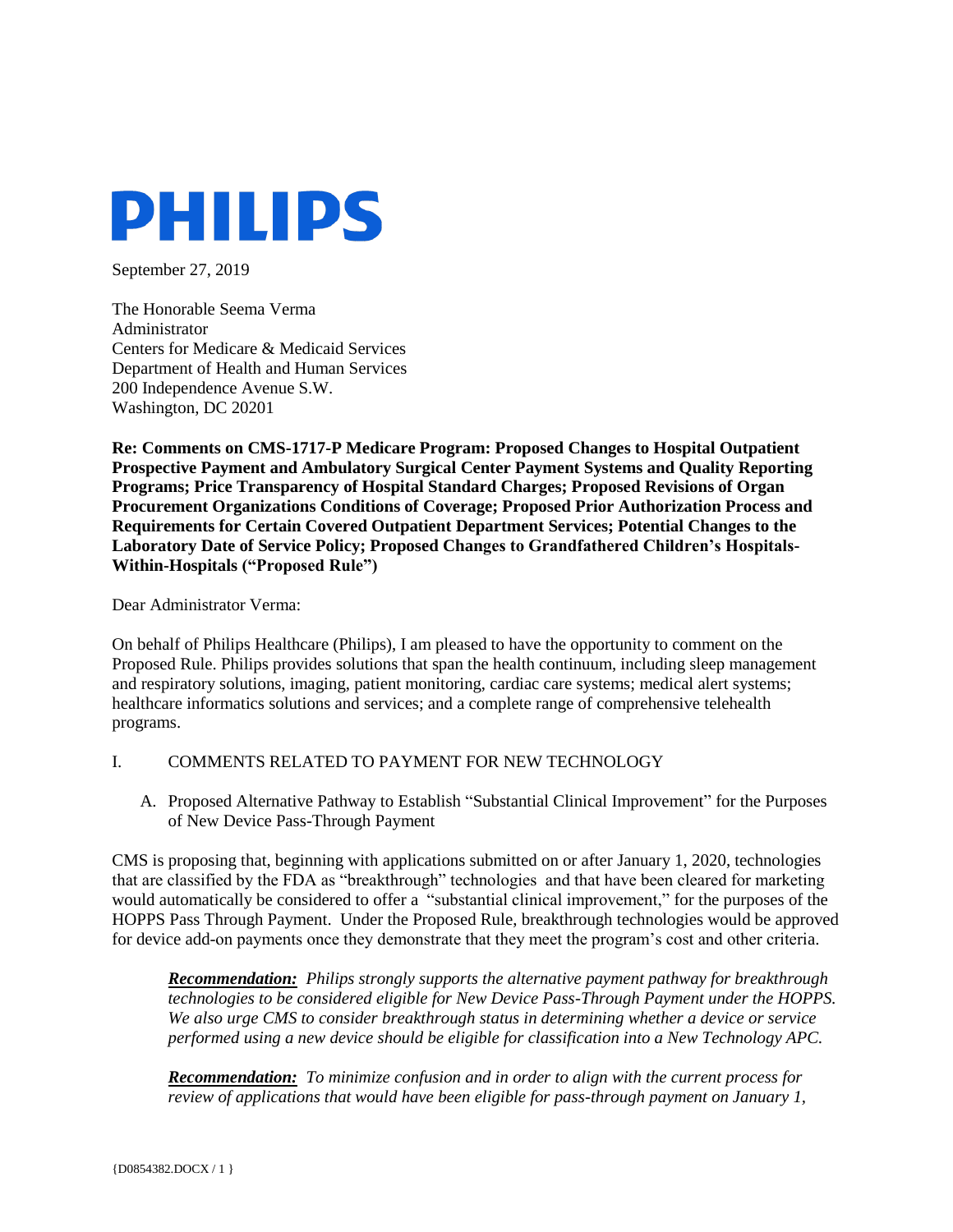*2020, Philips recommends that the new alternative pathway apply to any New Device Add-On applications submitted on or after September 1, 2019.*

B. Packaging of New Technology APC Services into Comprehensive APC (C-APC) for Observation Care

Just last year, CMS clarified that services assigned to a New Technology APC are not generally packaged into a C-APC. This decision is consistent with the rationale for New Technology APCs, which are designed to pay hospitals for new procedures or services while CMS collects and reviews sufficient claims data to determine an appropriate clinical APC. In the Proposed Rule, however, CMS proposes to make an exception for those services that are classified into a New Technology APC but that appear on the same claim as a service that is packaged into the "Comprehensive Observation Services" C–APC (C– APC 8011).

*Recommendation: Because packaging a service that is assigned to a New Technology APC into C-APC 8011 would preclude accurately tracking of claims and would undermine the accurate assignment of the new service into a clinical APC, we urge CMS to continue to continue to provide separate payment for all New Technology APC services-- including those otherwise associated with C-APC 8011.* 

# II. IMAGING

A. Cost-to-Charge ratio (CCR) for Radiology Procedures.

A number of years ago, CMS established separate cost centers for MR and CT procedures, after concluding that the CCRs for these services were overstated. Since that time, CMS has used separate CCRs for these procedures, which has had the effect of reducing the estimated costs of CT and MR procedures performed in hospital outpatient settings, and increasing the estimated costs of other radiology services.

We urge CMS to reconsider this proposal for a number of reasons. First, it appears that the use of separate CCRs for MR and CT procedures is no longer necessary, in light of changes that have been made in the imaging APCs since these establishment of separate cost centers for these services. At the time separate cost centers for these services were established, the classification of imaging procedures into APCs was generally modality specific, except that separate APCs were established for contrastenhanced and unenhanced procedures. In other words, all non-contrast-enhanced MRI procedures were classified into a single APC; all non-contrast enhanced CTs were classified into a single APC; etc. In light of this APC classification method, any overestimation of MR and CT costs would have a direct and potentially significant positive impact on payment for these procedures and an indirect and potentially negative significant impact on payment for other radiology procedures.

At this stage, however, MR and CT are "intermingled" with other imaging services, and for this reason, the potential overstatement of MR and CT costs does not directly impact MR and CT rates in the same manner. For this reason, any inaccuracy resulting from potential overstatement of the MR and CT CCRs should be weighed against the potential inaccuracy introduced into the system as the result of the establishment of non-standard MR and CT cost centers.

CCRs are allocated for each cost center "using hospital-specific data from [HCRIS]." In its proposed and final FY 2016 Inpatient Prospective Payment System (IPPS) rules, CMS described inconsistencies in the Healthcare Cost Report Information System (HCRIS) that may result in invalid Radiology and Other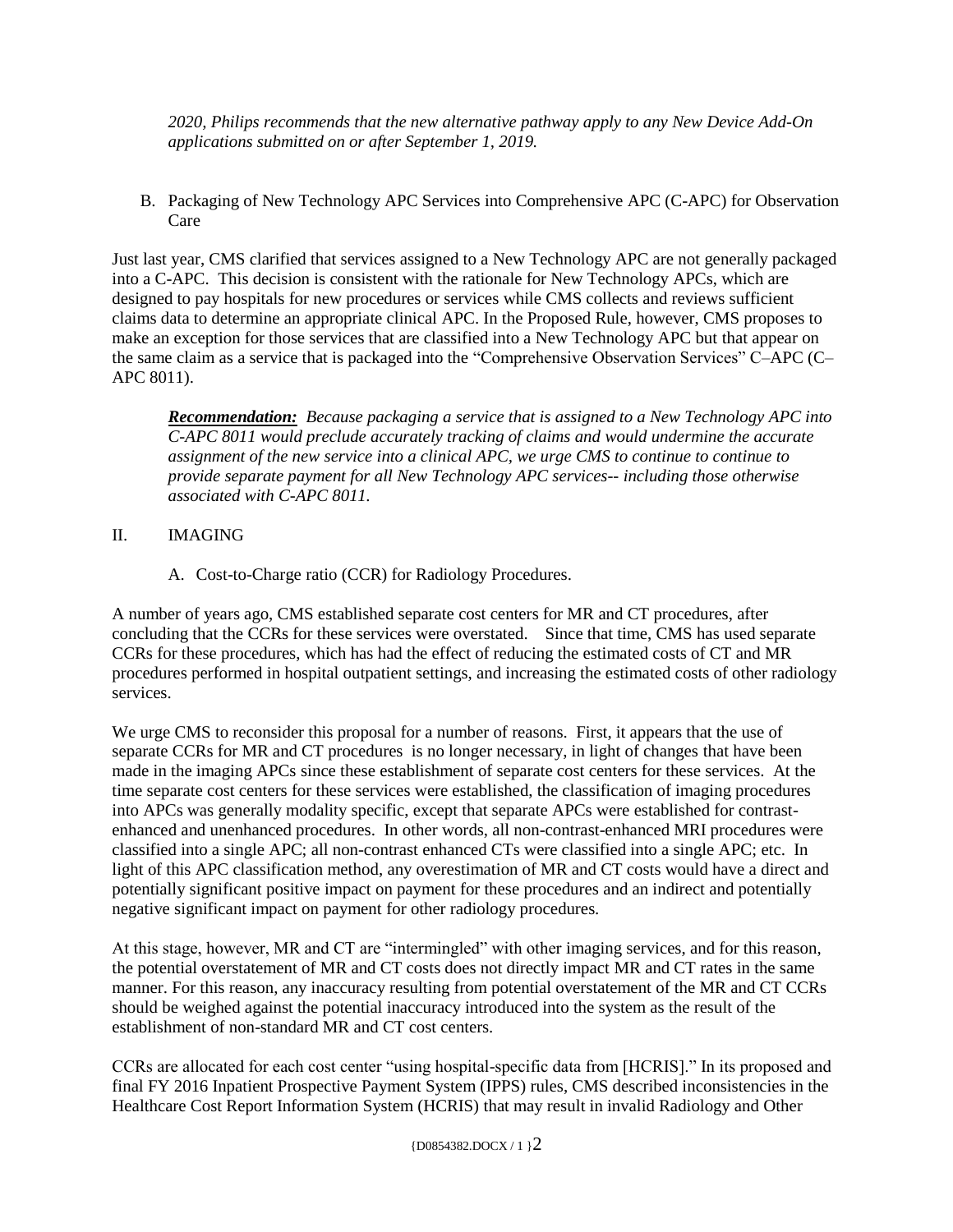Services CCRs. These inconsistences result from the way hospitals allocate costs to nonstandard cost centers and are compounded by the process CMS applies to map and "roll up" each nonstandard code to standard cost centers.

In light of these inaccuracies, it is not at all clear that the establishment of separate cost centers for MR and CT contribute to the accuracy of cost estimates of MR, CT, or other radiology services. In fact, we believe that it is possible, if not likely, that the cost estimates used for the purpose of determining Imaging APC classifications and rates would be more accurate if a single CCR for all radiology services were used.

Moreover, the CCRs for MR and CT cost centers have historically excluded claims from hospitals that use a "square foot" allocation method for CT and MR equipment. In the Proposed Rule, CMS is proposing to use all claims with CT and MRI cost centers, including those that use a "square foot" cost allocation method, to determine estimated costs for these procedures. Finalizing CMS' proposal to use claims from hospitals that utilize square footage to allocate equipment costs would exacerbate the problems resulting from the separation of CT and MR into separate cost centers, as described above.

*Recommendation: Philips recommends that CMS revisit its decision to establish separate CCRs for MR and CT in light of the reconfiguration of the imaging APCs that took place since that decision was made. We also recommend that, if separate MR and CT cost centers are maintained, CMS should continue to exclude from the rate-setting methodology claims from hospitals that allocate capital costs on a square footage basis, and should issue instructions to hospitals that require them to allocate capital costs on a the basis of direct assignment or dollar value.* 

B. Diagnostic Imaging Agents

CMS had previously solicited comments regarding whether the current contrast agent packaging policy under which both diagnostic contrast agents and contrast agents used in conjunction with the performance of surgical procedures are packaged, regardless of cost, should be continued. However, it does not appear that the agency has followed up on this issue, and, at this stage, all contrast agents are packaged, regardless of indication.

The Medicare Act specifically defines contrast agents as drugs<sup>1</sup>, and contrast agents, unlike supplies, improve diagnostic accuracy and reduce unnecessary procedures and surgeries for patients. Unlike supplies, contrast agents required to be approved by the FDA and clear the same or similar regulatory hurdles as other drugs.

*Recommendation: We recommend that both diagnostic and therapeutic contrast agents be subject to the same HOPPS packaging policies as other drugs*.

# C. Radioisotopes from Non-Highly Enriched Uranium (non-HEU) Sources

As noted in prior rules, some of the Technetium (Tc-99m) radioisotope used in diagnostic imaging services is produced in legacy reactors outside of the United States using HEU sources, and the United States is promoting the conversion of all medical radioisotope production to non-HEU sources. For a number of years, CMS has provided an additional payment of \$10 for the marginal cost for radioisotopes

 $\overline{a}$ 

<sup>&</sup>lt;sup>1</sup> Social Security Act Section  $1861(t)(1)$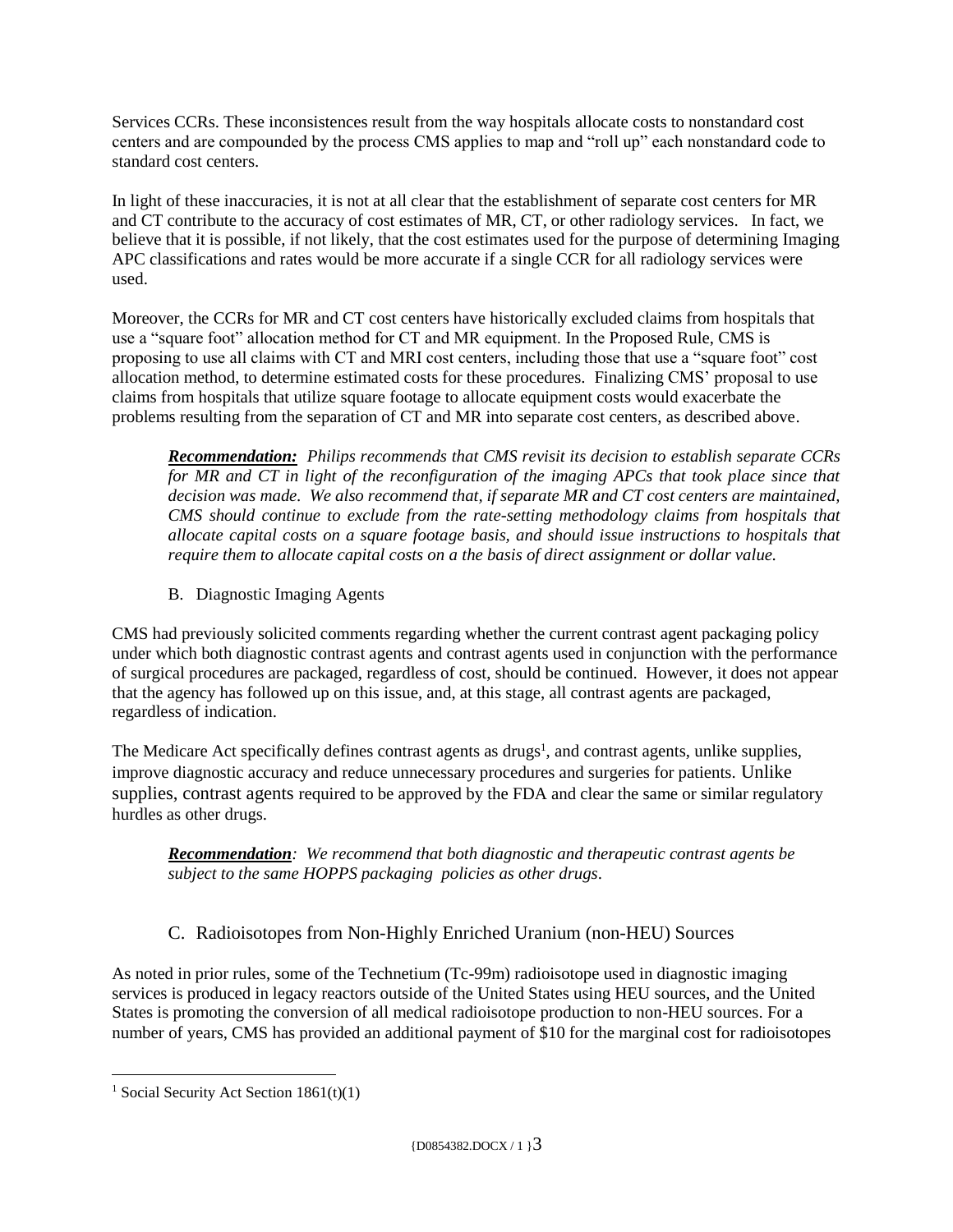produced by non-HEU sources; however, the Proposed Rule does not specifically address whether or not this policy will be continued in 2020.

*Recommendation: Philips proposes that the Final Rule specifically provide for the continuation of a \$10 additional payment for TC-99m produced by non-HEU sources.* 

D. Image-Guidance Performed in Conjunction with the Administration of Non-Opioid Drugs for the Treatment of Pain.

CMS has requested information on the types of incentives the health system creates that unfavorably impact utilization trends of non-opioid alternatives. Last year, Philips supported separate payment for non-opioid drugs, and we believe that this payment change has the potential to increase the utilization of non-opioid treatment alternatives. We also note that non-opioid prescription drugs are often furnished using image-guided procedures, and that separate Medicare payment for image guidance used for the administration of non-opioid drugs may encourage this treatment alternative.

*Recommendation: Philips recommends that CMS provide separate Medicare payment for image guidance in conjunction with the administration of non-opioid drugs for the treatment of pain.* 

# III. ASC Payment and Policy Issues

#### **Proposed Addition of Coronary Intervention Procedures to the List of ASC Covered Surgical Procedures for CY 2020**

CMS proposes to add the following three coronary intervention procedures, as well as their respective add-on procedures, to the list of covered surgical procedures for CY 2020:

| 92920        | Percutaneous transluminal coronary angioplasty; single major        |
|--------------|---------------------------------------------------------------------|
|              | coronary artery or branch                                           |
| 92921        | --- each additional branch of a major coronary artery               |
| 92928        | Percutaneous transcatheter placement of intracoronary stent(s),     |
|              | with coronary angioplasty when performed; single major coronary     |
|              | artery or branch                                                    |
| 92929        | --- each additional branch of a major coronary artery               |
| <b>C9600</b> | Percutaneous transcatheter placement of drug eluting                |
|              | $intracoronary$ stent(s), with coronary angioplasty when performed; |
|              | single major coronary artery or branch                              |
| °9601        | --- each additional branch of a major coronary artery               |

Philips supports the proposal and urges CMS to finalize the addition of these codes to the covered procedure list. We agree with CMS that these procedures meet the requisite inclusion criteria in that they are separately paid under OPPS, would not be expected to pose a significant risk to beneficiary safety when performed in an ASC, and would not be expected to require an overnight stay.

*Recommendation:* Philips recommends that CMS finalize the proposal to include the three coronary intervention procedures, as well as their respective add-on procedures, to the list of ASC covered surgical procedures for CY 2020.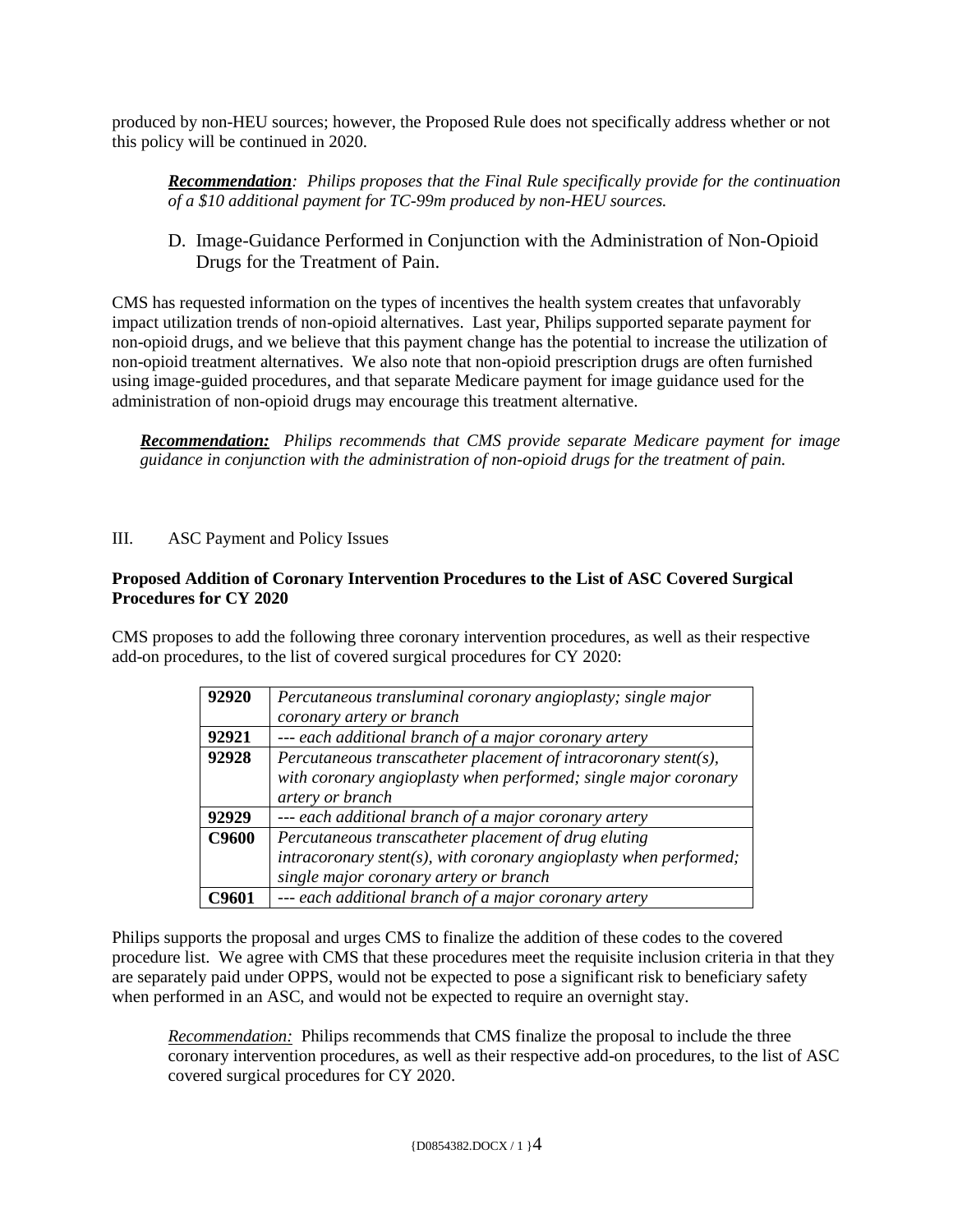# **Bundled Payment for FFR/iFR Compromises the Appropriate Use Criteria for Cardiac Procedures**

Philips is concerned with the current ASC payment policy that packages fractional flow reserve (FFR) and instantaneous wave-free ratio (iFR) (herein referred to as "FFR/iFR") with the "primary" procedure. FFR/iFR are important physiologic tools where clinical studies have demonstrated improved quality of care resulting in cost savings to Medicare and their beneficiaries. FFR/iFR is supported by appropriate use criteria guidelines issued by expert specialty societies in the United States and Europe. However, packaging these services with significantly lower payments in the ASC setting, compared to hospital outpatient departments, results in payment levels that will limit its use.

#### Background on FFR/iFR

FFR/iFR provide physicians with a physiologic tool to accurately assess blood flow and the severity of blockages in the coronary artery. Through a highly advanced, miniaturized pressure sensor, mounted on a guidewire into the coronary artery, FFR/iFR identifies areas where blood flow is reduced significantly enough to benefit from an interventional cardiac procedure. As a result, FFR/iFR has been revolutionary in helping physicians determine when to treat coronary lesions. iFR differs from FFR in that it is a nextgeneration physiologic measurement that uses the same pressure guide wires and equipment as FFR but instead measures blood flow without requiring a hyperemic drug. Thus, iFR further reduces procedural costs and improves patient outcomes.

The use of FFR/iFR to diagnose and document ischemia is supported by the 2017 Society of Cardiac Angiography and Interventions (SCAI)/American College of Cardiology (ACC) Appropriate Use Criteria.<sup>2</sup> Additionally, SCAI has designated FFR/iFR as "definitely beneficial" and in multivessel coronary disease "improves outcomes and saves resources when compared to angiography guided PCI."<sup>3</sup> Additionally, the European Society of Cardiology has incorporated iFR into its updated revascularization guidelines.<sup>4</sup> The guidelines provide the highest recommendation (class I A) for iFR alongside FFR for the objective assessment of the hemodynamic relevance of coronary lesions.

#### Clinical Studies Show that FFR/iFR Improves Patient Outcomes and Help Reduce Cost

The use of FFR/iFR, as compared to angiographic assessment, to guide revascularization has been found to improve patient outcomes and defer stenting of nonischemic lesions compared with angiographic assessment. A high-level summary of the findings are listed below:

 $\overline{a}$ <sup>2</sup> Patel M, et al., ACC/AATS/AHA/ASE/ASNC/SCAI/SCCT/STS 2017 Appropriate Use Criteria for Coronary Revascularization in Patients with Stable Ischemic Heart Disease. J Am Coll Cardiol. 2017 May 2;69(17):2212- 2241.

<sup>&</sup>lt;sup>3</sup> Lofti A, et al. Focused update of expert consensus statement: Use of invasive assessments of coronary physiology and structure: A position statement of the society of cardiac angiography and interventions. Catheter Cardiovasc Interv. 2018;1–12.

<sup>4</sup> 2018 ESC/EACTS Guidelines on myocardial revascularization: The task force on myocardial revascularization of the European society of cardiology (ESC) and European association for cardio-thoracic surgery (EACTS). Eur Heart J. 2018;00:1-96.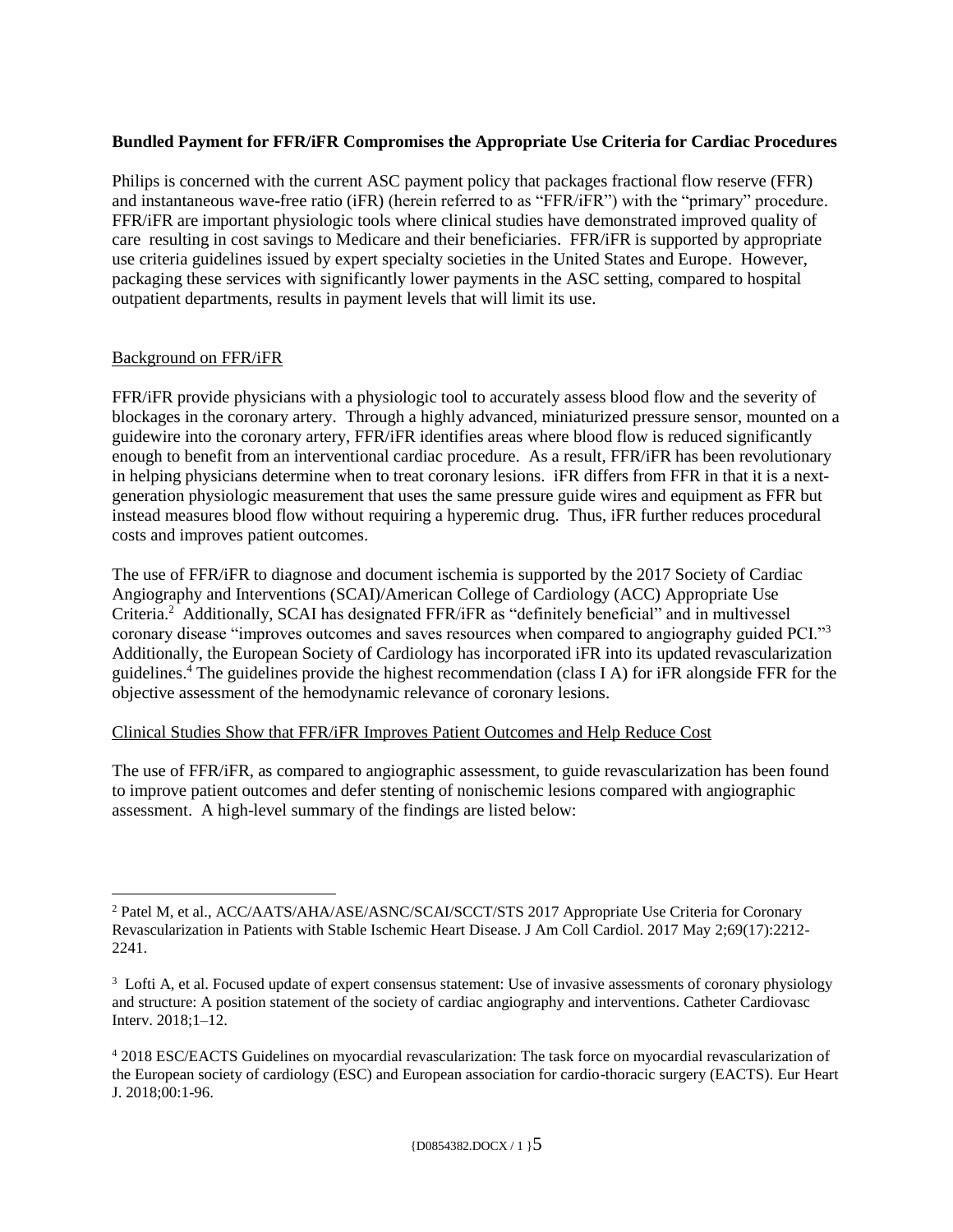- The DEFER (Percutaneous Coronary Intervention (PCI) of Functionally Nonsignificant Stenosis) study demonstrated that PCI can be safely deferred based on a nonsignificant FFR.<sup>5</sup> At 15-years follow-up, the rate of myocardial infarction was significantly lower in the defer group (2.2%) compared with patients who underwent revascularization (10%).<sup>6</sup>
- The FAME (Fractional Flow Reserve Versus Angiography for Multivessel Evaluation) study demonstrated the importance of FFR in patients with multivessel coronary disease undergoing revascularization. FFR-guided PCI was associated with lower 1-year adverse events and reduced costs compared to using angiography alone. 7
- The FAME economic evaluation showed that FFR guidance in multi-vessel disease reduced costs while improving patient outcomes. The overall cost in the FFR guided arm were significantly lower than in patients with angiography guided PCI (\$14, 315 versus \$16,700; P<0.001). Additionally Major Adverse Cardiac Events (MACE) were 39% lower in the FFR guided arm vs the angiographically guided arm  $(13.2\% \text{ vs } 18.3\%, \text{p=0.02}).$ <sup>8</sup>
- In the FAME 2 study, FFR-guided PCI, compared with medical therapy alone, was found to improve outcomes; patients without evidence of ischemia had favorable outcomes without PCI. The reduction in adverse events seen with FFR in the PCI group was driven by a reduction in urgent revascularization.<sup>9</sup>
- Muller et al. demonstrated good prognostication by deferring revascularization with a negative FFR for the long-term clinical outcome of patients with an angiographically intermediate left anterior descending coronary artery (LAD). In this study, medical treatment of patients with a hemodynamically nonsignificant stenosis in the proximal LAD was associated with an excellent long-term clinical outcome, with survival at 5 years, which is similar to a control group without known coronary artery disease (92.9% survival).<sup>10</sup>
- Finally, the DEFINE-FLAIR and iFR-SWEDEHEART trials demonstrated that iFR was equivalent to FFR in terms of incidence of major adverse events in patients with intermediate

<sup>8</sup> Fearon FW, Economic evaluation of fractional flow reserve-guided percutaneous coronary intervention in patients with multivessel disease. [Circulation.](https://www.ncbi.nlm.nih.gov/pubmed/21126973) 2010 Dec 14;122(24):2545-50.

<sup>9</sup> *See id.*

 $\overline{a}$ 

<sup>5</sup> Bech GJ, De Bruyne B, Pijls NH, et al. Fractional flow reserve to determine the appropriateness of angioplasty in moderate coronary stenosis: a randomized trial. Circulation 2001;103:2928-34.

<sup>6</sup> Zimmermann FM, Ferrara A, Johnson NP, et al. Deferral vs. performance of percutaneous coronary intervention of functionally non-significant coronary stenosis: 15-year follow-up of the DEFER trial. Eur Heart J 2015;36:3182-8.

<sup>7</sup> *See* De Bruyne B, Pijls NH, Kalesan B, et al. Fractional flow reserve-guided PCI versus medical therapy in stable coronary disease. N Engl J Med 2012;367:991-1001; and De Bruyne B, Fearon WF, Pijls NH, et al. Fractional flow reserve-guided PCI for stable coronary artery disease. N Engl J Med 2014;371:1208-17.

<sup>&</sup>lt;sup>10</sup> Muller O, Mangiacapra F, Ntalianis A, et al. Long-term follow-up after fractional flow reserve-guided treatment strategy in patients with an isolated proximal left anterior descending coronary artery stenosis. JACC Cardiovasc Interv 2011;4:1175-82.